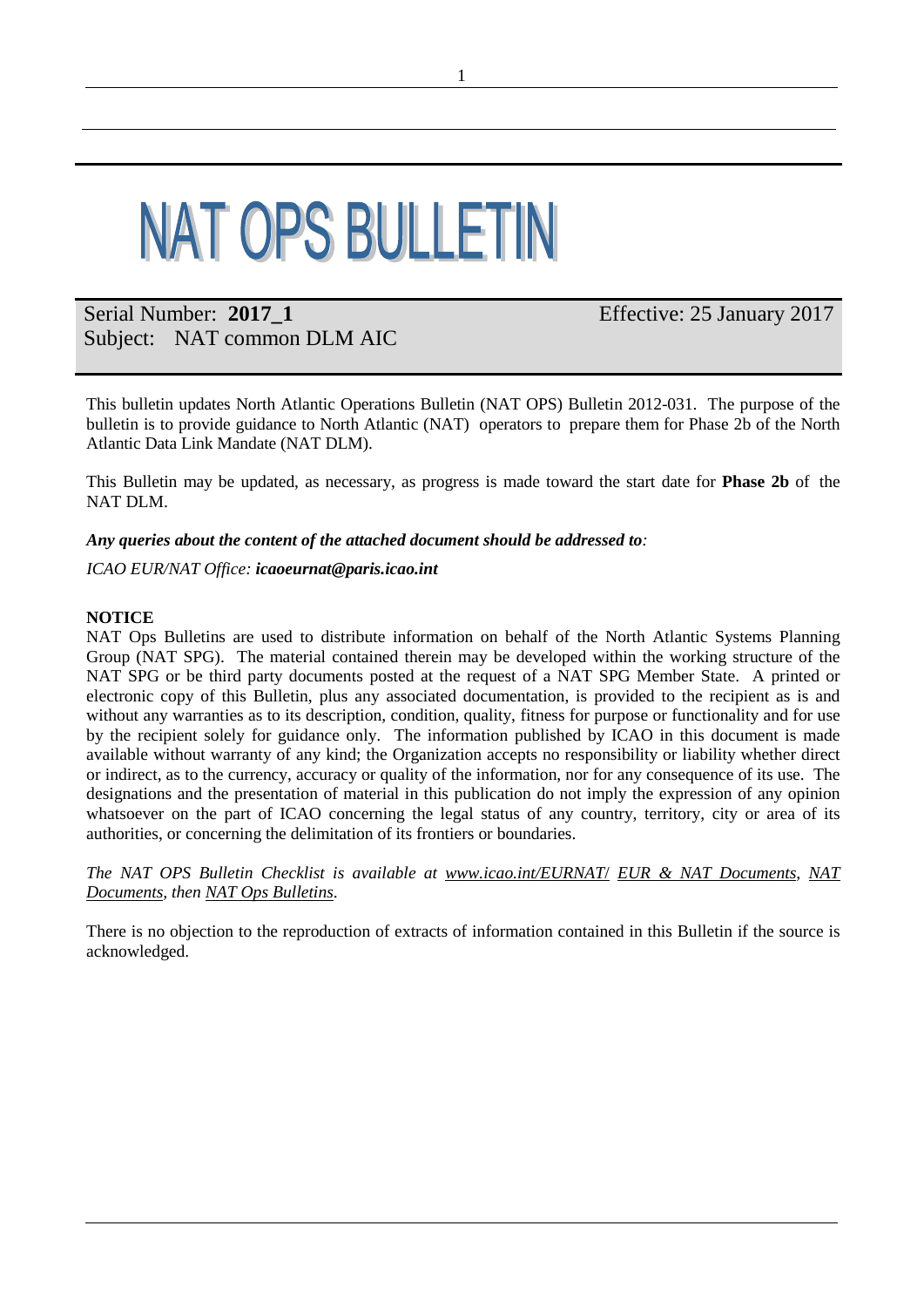### **NOTICE OF PLANNED EXPANSION OF MANDATE FOR DATA LINK SERVICES IN THE NORTH ATLANTIC REGION**

#### **Introduction**

The first phase of the mandate for data link services in the North Atlantic (NAT) Region commenced on 7 February 2013. As of that date, all aircraft operating on or at any point along two specified tracks within the NAT organized track system (OTS) between flight level (FL) 360 to FL 390 (inclusive) during the OTS validity period are required to be fitted with, and using, controller-pilot data link communications (CPDLC) and Automated Dependent Surveillance–Contract (ADS-C) equipment.

As notified in State letter EUR/NAT 12-0003.TEC (dated 04 January 2012), Phase 2 of the mandate began on 5 February 2015.

#### **Purpose of Circular**

This common NAT Aeronautical Information Circular (AIC) outlines the plan for Phase 2 of the NAT Data Link Mandate (DLM). As detailed below, Phase 2 is planned to be implemented in three steps (2A, 2B and 2C), commencing on 5 February 2015, 7 December 2017 and 30 January 2020, respectively. This AIC also provides information on the expanded vertical and horizontal boundaries of NAT DLM airspace, policy for flight planning into NAT DLM airspace and NAT DLM operating policies.

#### **Background**

As concluded at the forty-ninth meeting of the North Atlantic Systems Planning Group (NAT SPG), the objectives of the NAT DLM are to enhance communication, surveillance and air traffic control (ATC) intervention capabilities in the NAT region, in order to reduce collision risk and enable the NAT target level of safety to be met, particularly in the vertical plane. ADS-C provides capabilities for conformance monitoring of aircraft adherence to cleared route and FL, thereby significantly enhancing safety in the NAT region. ADS-C also facilitates search and rescue operations and the capability to locate the site of an accident in oceanic airspace. CPDLC significantly enhances air/ground communication capability and therefore controller intervention capability.

The NAT SPG goals for the expansion of the NAT DLM to increase the level of aircraft data link system equipage, are in concert with the International Civil Aviation Organization (ICAO) Global Air Navigation Plan (GANP) (Doc 9750) Aviation System Block Upgrade (ASBU) Block 0, Module B0-TBO. This module calls for safety and efficiency improvements for enroute operations supported by data link. The NAT SPG objectives are that by 2018, 90% of aircraft operating in the NAT Region airspace at FL 290 and above will be equipped with Future Air Navigation Systems 1/A (FANS 1/A) ADS-C and CPDLC systems and that by 2020, 95% of aircraft operating in that airspace, will be so equipped.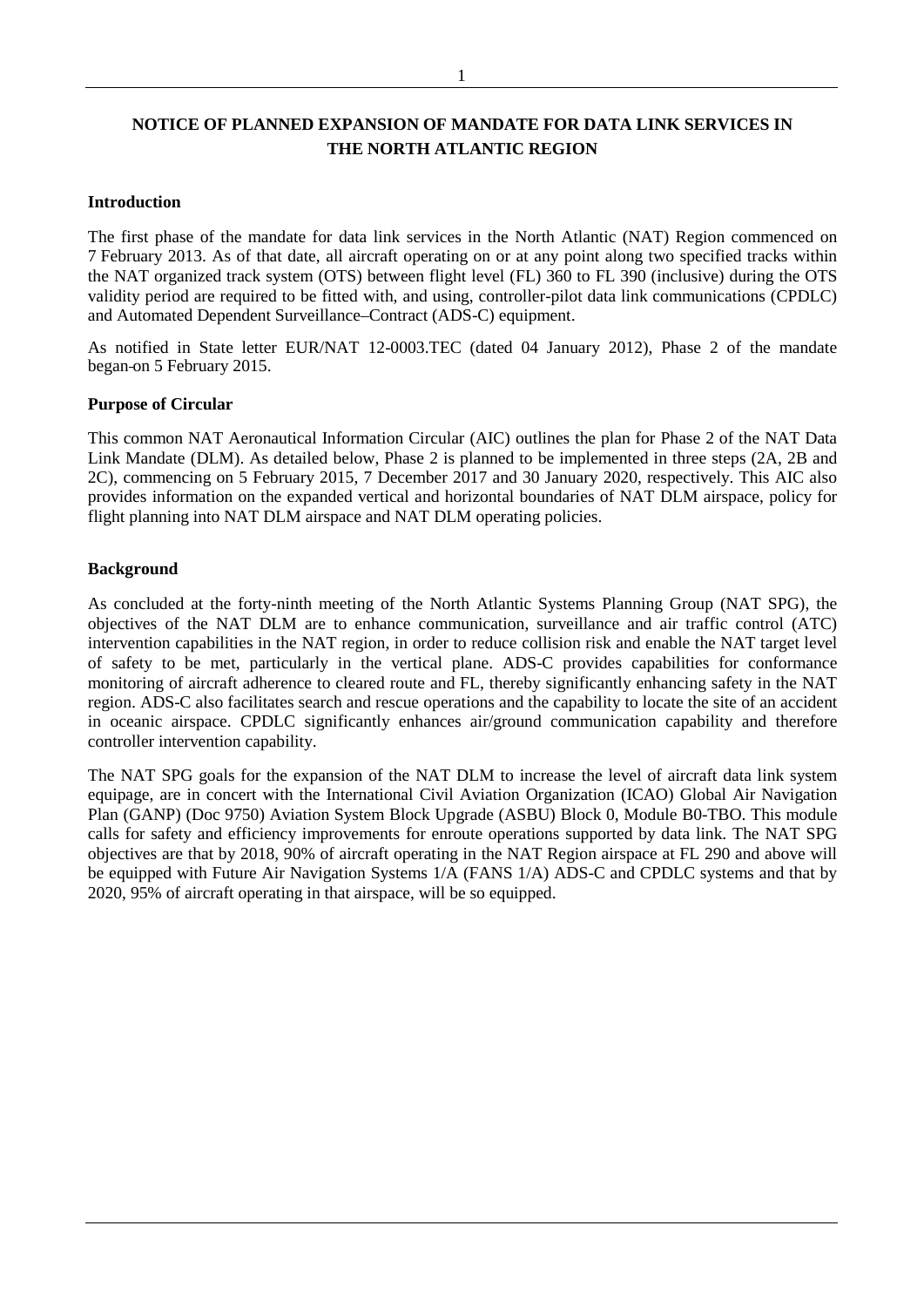#### **Planned Vertical and Horizontal Boundaries for NAT Region DLM Airspace**

- Phase 2A, commencing 5 February 2015: FL 350 to FL 390 (inclusive) all tracks within the NAT OTS. This phase applies to all aircraft operating on or at any point along the tracks;
- Phase 2B, commencing 7 December 2017: FL 350 to FL 390 (inclusive) throughout the ICAO NAT region;
- Phase 2C, commencing 30 January 2020: FL 290 and above throughout the ICAO NAT Region.

#### **Airspace Not Included in NAT Region DLM Airspace**

- Airspace north of 80° North (N). (Airspace north of 80°N lies outside the reliable service area of geostationary satellites);
- New York Oceanic East flight information region (FIR);
- Air traffic services (ATS) surveillance airspace, i.e. airspace where surveillance is provided by radar, multilateration and/or automatic dependent surveillance-broadcast (ADS-B) and VHF voice communications services are available, as depicted in State Aeronautical Information Publications (AIP), provided that aircraft are suitably equipped with transponder/ADS-B extended squitter transmitter.
- Specific areas as agreed through the NAT SPG and specified below:
	- a) the implementation of the NAT DLM Phase 2B goes ahead on 7 December 2017 except for non-DLM equipped aircraft that are allowed to operate on:
		- i. T9 and T213 until solutions to provide ATS surveillance and VHF coverage (eventually moving T213 to the east in order to be fully covered) are implemented, after which time the NAT DLM would no longer be applicable in this airspace. This implementation will be achieved as early as possible but no later than 30 January 2020; and
		- ii. T16 until 30 January 2020;
	- b) there will be no other changes to the applicability of Phase 2B and that the date of implementation of Phase 2C remains on 30 January 2020.

*Note: the aircraft operators using Tango routes within the NAT DLM area of applicability will either complete their fleet upgrades by January 2020 or will not be allowed to operate in that volume of airspace.*

For planning purposes, a depiction and description of the estimated extent of ATS surveillance airspace considered to be exempt from the DLM in the NAT region on 25 January 2017 is depicted in the chart provided below.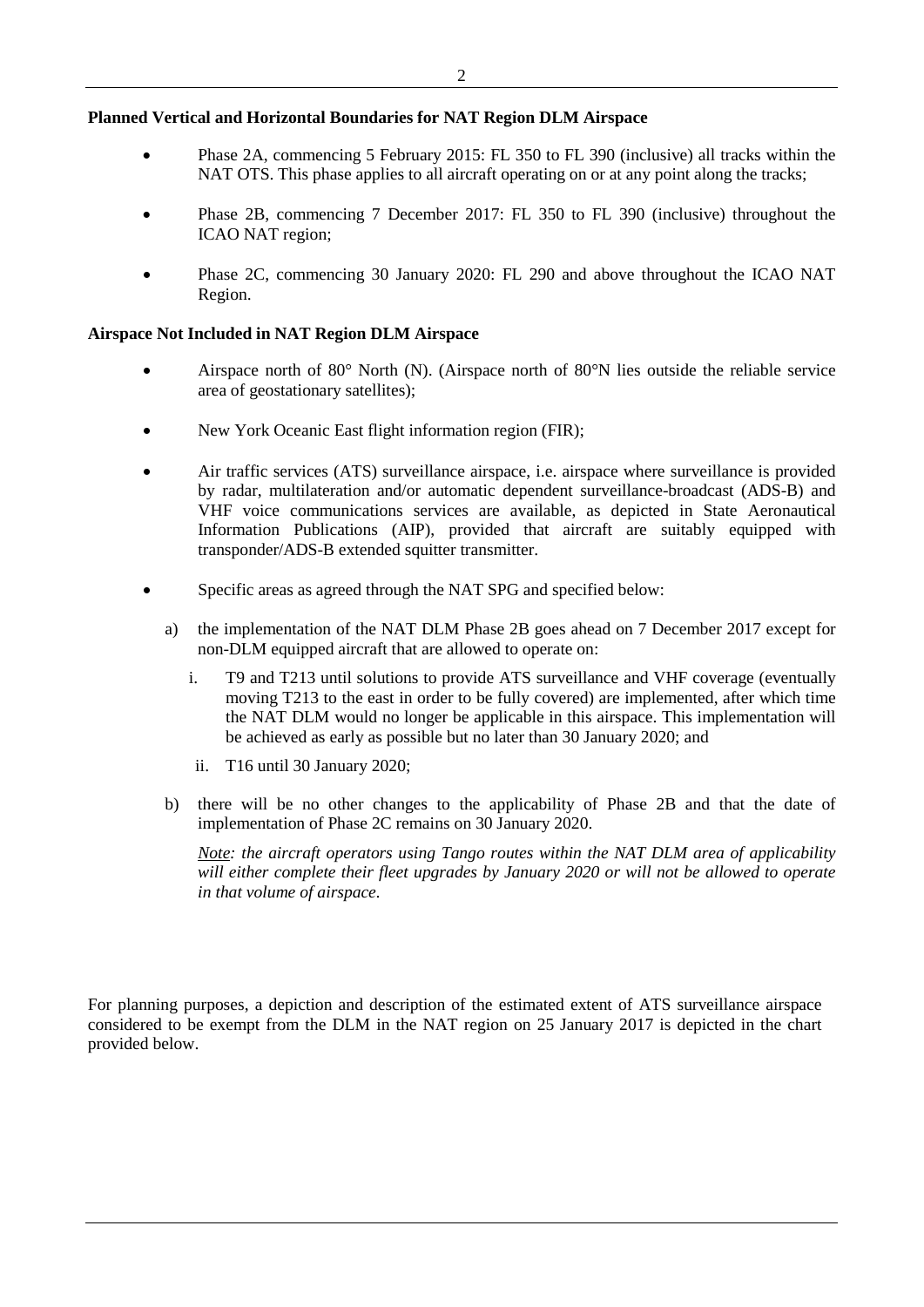

*Fig. 1. ATS surveillance and VHF voice coverage areas- at and above FL300 Note- The blue lines on the map represent the NAT Blue Spruce Routes*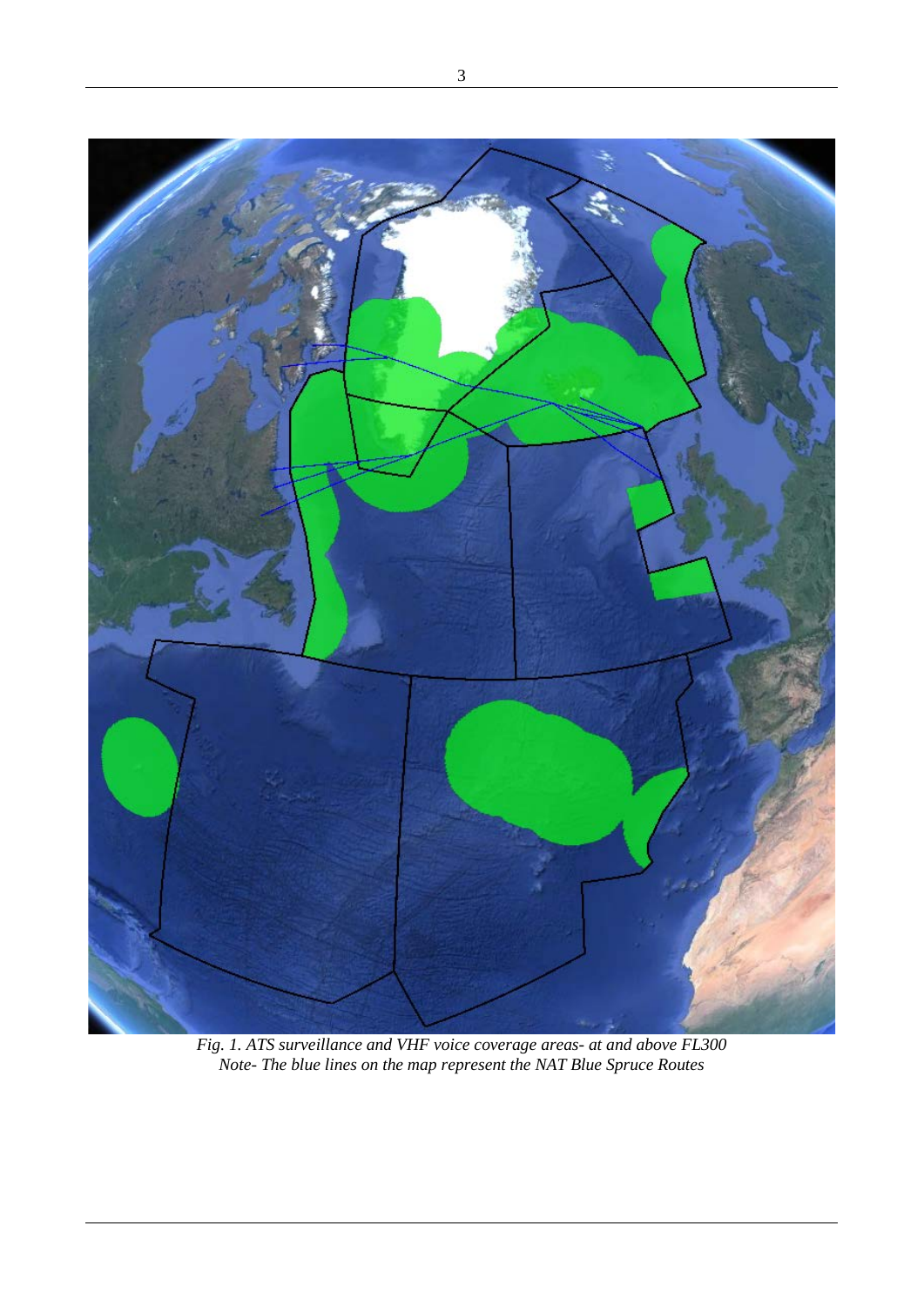## **Flights Allowed to Flight Plan into NAT Region DLM Airspace**

The following flights will be permitted to flight plan to enter the NAT DLM airspace:

- 1. Flights equipped with and prepared to operate FANS 1/A (or equivalent) CPDLC and ADS-C data link systems. (NAT Regional Supplementary Procedures (ICAO Doc 7030) paragraphs 3.3.2 and 5.4.2 apply for CPDLC and ADS-C respectively); and
- 2. Non-equipped flights that file STS/FFR, HOSP, HUM, MEDEVAC SAR, or STATE in Item 18 of the flight plan. (Depending on the tactical situation at the time of flight, however, such flights may not receive an ATC clearance which fully corresponds to the requested flight profile).

## **Operational Policies Applicable To NAT Region DLM Airspace**

Any aircraft not equipped with FANS 1/A (or equivalent) systems may request to climb or descend through the NAT DLM airspace. Such requests, as outlined below, will be considered on a tactical basis.

- Altitude reservation (ALTRV) requests will be considered on a case by case basis (as is done today regarding NAT minimum navigation performance specifications [MNPS] airspace), irrespective of the equipage status of the participating aircraft.
- If a flight experiences an equipment failure **AFTER DEPARTURE** which renders the aircraft unable to operate FANS 1/A (or equivalent) CPDLC and/or ADS-C systems, requests to operate in the NAT DLM airspace will be considered on a tactical basis. Such flights must notify ATC of their status **PRIOR TO ENTERING** the airspace.
- If a FANS 1/A data link equipment failure occurs while the flight is **OPERATING WITHIN NAT DLM AIRSPACE**, ATC must be immediately advised. Such flights may be re-cleared so as to avoid the airspace, but consideration will be given to allowing the flight to remain in the airspace, based on tactical considerations.
- If a flight experiences an equipment failure **PRIOR** to departure which renders the aircraft non-DLM compliant, the flight should re-submit a flight plan so as to remain clear of the NAT regional DLM airspace.

## **European/North Atlantic (EUR/NAT) Interface Flight Planning**

Where the NAT interfaces with the EUR data link implementation rule airspace, procedures will be established by the air navigation service providers (ANSP) concerned to facilitate the vertical transition of traffic to and from the NAT region DLM and the EUR data link implementation rule areas. The transition will be conducted as soon as is practicable by the initial EUR domestic area along the common FIR / upper flight information region (UIR) boundary bordering the NAT region DLM. The operator and the ANSP shall ensure that the vertical transition is complete prior to crossing any subsequent FIR/UIR boundary.